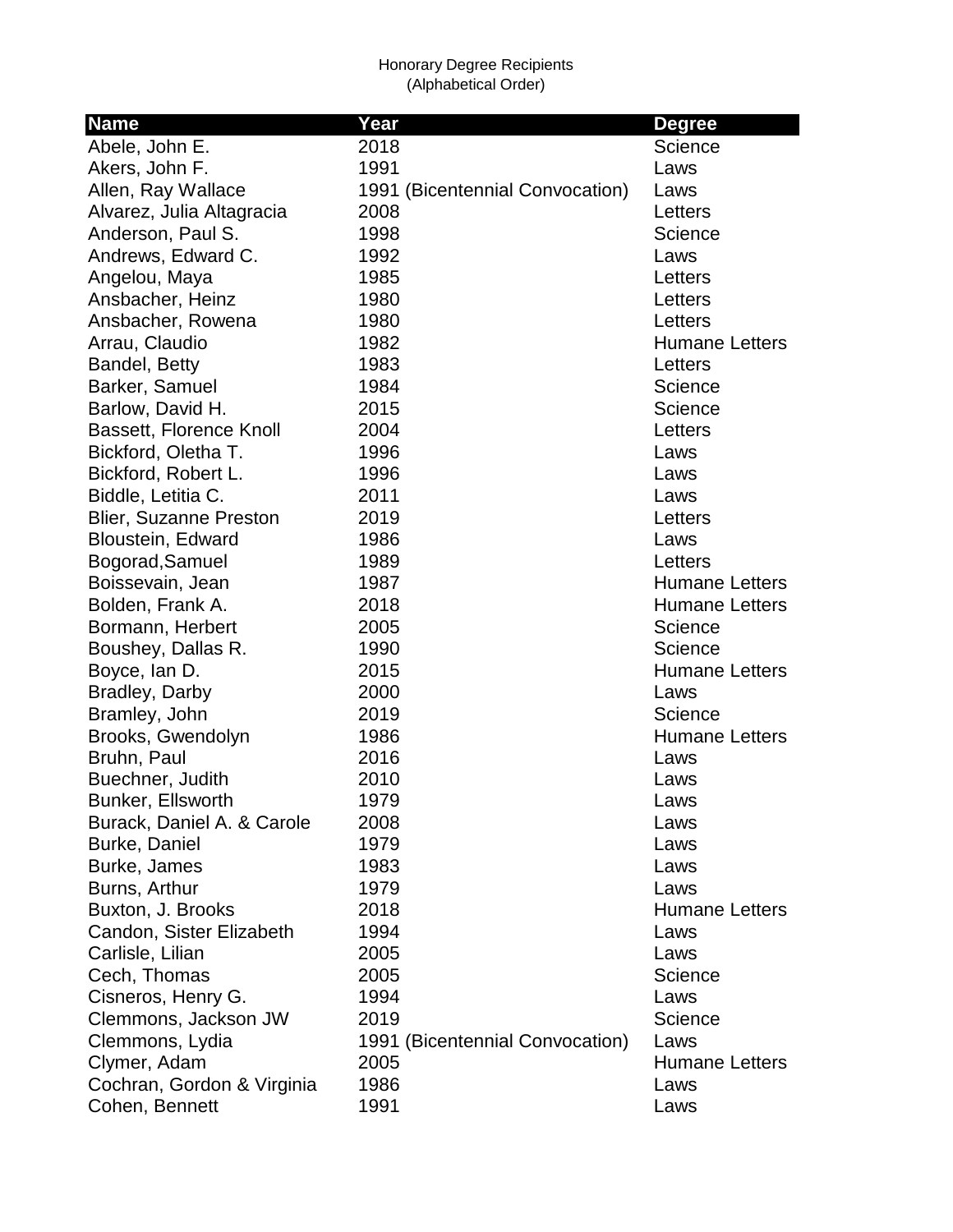Cohn, Arthur B. 1996 Laws Colburn, Gladys **1988 Humane Letters** Coleman, Elizabeth 1992 Laws Coleman, C. Norman 2015 **Science** 3. Science Colodny, Edward 2004 Laws Coon, Robert 1981 and 1981 Science Coor, Lattie F. 1991 (Bicentennial Convocation) Laws Daniels, Robert V. 1994 **Laws** Davis, Elizabeth J. 1987 Laws Davison, Robert 1979 Laws Dean III, Howard Brush 2009 2009 Laws Dean, Leon 1982 **Humane Letters** DeCormier, Robert 2012 2012 Douglas, James H. 2013 Laws Dubie, Michael D. 2011 Laws Eddy, William H., Jr. 1993 **Humane Letters** Erdman, Richard 2016 Letters Esteva, Gustavo 2006 Laws Fallows, James 2017 Letters Feidner, Edward 2002 **Detection Executive Contract Contract Contract Contract Contract Contract Contract Contract Contract Contract Contract Contract Contract Contract Contract Contract Contract Contract Contract Contract** Forbes, Malcolm 1982 Laws Forsyth, Ben R. 2009 **Science** Science Franklin, John Hope 1999 **Letters** Freeman, Houghton 1997 1997 Laws Fuller, Robert W. 1992 Laws Gallagher, Michela 2019 **Callagher, Michela 2019** Science Gannett, Alden D. 1993 Laws Gannett, Robert T. (1993 Laws Gates, Jr., Henry Louis 2007 2007 Giusti, Kathy E. 2013 Humane Letters Goldberg, Whoopi 1997 1997 Humane Letters Goodrich, Norma L. 1993 Letters Graubard, Stephen Richards 1990 Letters Graves, Earl G. 1994 **Contains Earl Contract Contains Container** Contains Laws Greene, Diane 2017 Creene, Diane 2017 Greenfield, Jerry 1991 and the Laws Gribbons, Jackie M. 2007 Laws Gucciardi, Mary Anne 1995 **Laws** Gund, Gordon 1995 Laws Gund, Llura Liggett 1995 and the Laws Gyllenhammar, Pehr G. 1993 Laws Hard, Walter 1982 **Humane Letters** Harris, Frederick 1982 Laws Hasazi, Susan Brody 2010 Letters Hayford, James H. 1993 **Hayford, James H. New York Constructs** Humane Letters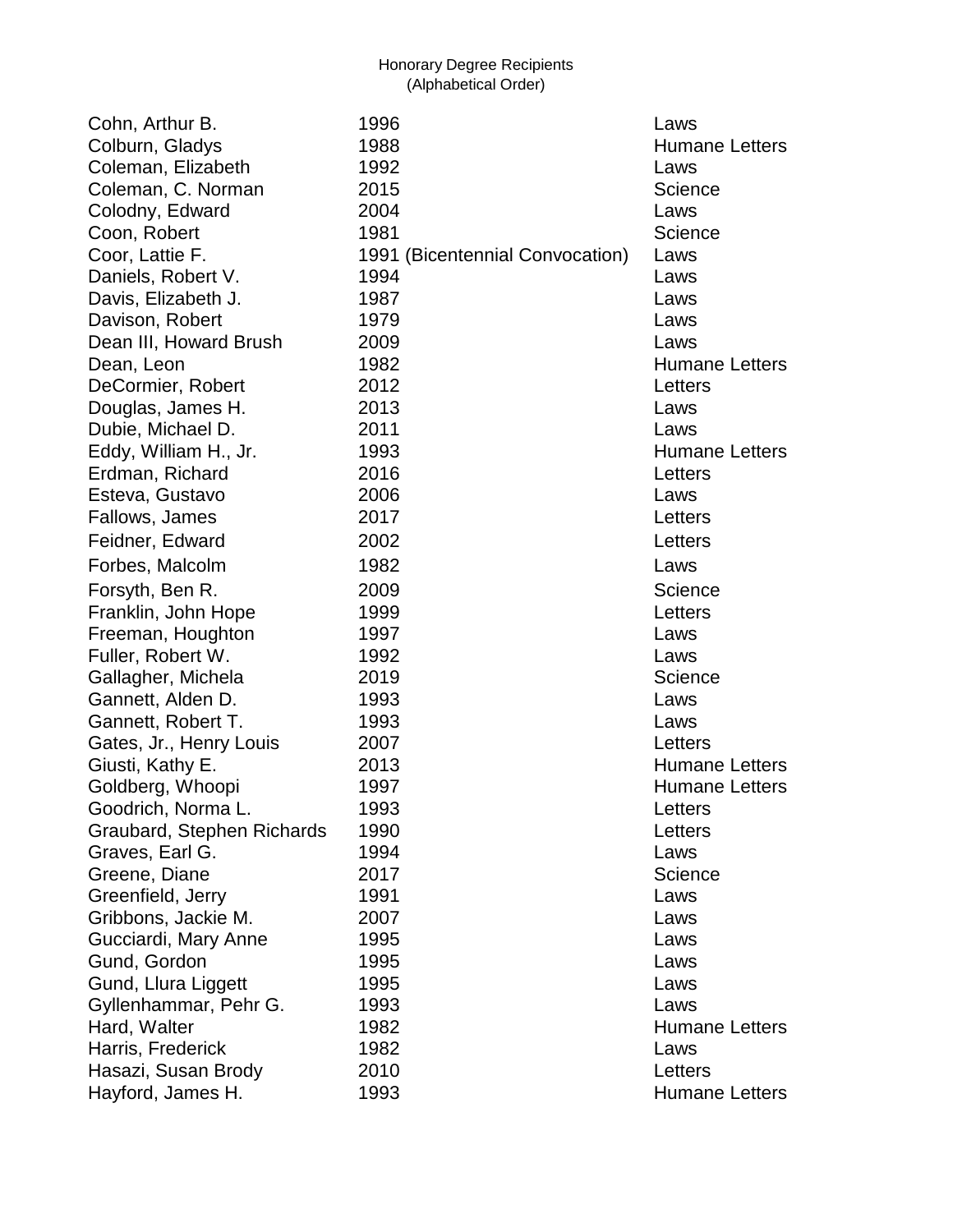| Heath, Martha Pattee         | 2017                            | Laws                  |
|------------------------------|---------------------------------|-----------------------|
| Heinz, W.C.                  | 2002                            | <b>Humane Letters</b> |
| Hennessey, John William, Jr. | 2012                            | Letters               |
| Hilberg, Raul                | 1991 (Bicentennial Convocation) | Letters               |
| Hill, Ralph Nading           | 1979                            | <b>Human Letters</b>  |
| Hogan, Cornelius             | 2000                            | Laws                  |
| Holland, Robert, Jr.         | 1995                            | Laws                  |
| Holzinger, Margit            | 1991                            | <b>Humane Letters</b> |
| Hook, Sidney                 | 1979                            | Letters               |
| Jacobson, Julius             | 1999                            | Science               |
| Jansen, Jonathan David       | 2014                            | Letters               |
| Jeffords, James M.           | 1998                            | Laws                  |
| Johnson, Charles W.          | 2004                            | Science               |
| Jordan, Charles              | 2001                            | Laws                  |
| Kalkin, Eugene Wallace       | 1998                            | Laws                  |
| Kalkin, Joan Lazarus         | 1998                            | Laws                  |
| Katz, Jacob                  | 1995                            | Science               |
| Kilik, Jon                   | 2003                            | <b>Humane Letters</b> |
| Kim, Soovin                  | 2015                            | Letters               |
| King, Billie Jean            | 2011                            | Letters               |
| Krakoff, Irwin H.            | 2014                            | Science               |
| Kunin, Madeleine             | 1992                            | Laws                  |
| LaCasce, Steward             | 1995                            | Letters               |
| Laredo, Jaime                | 2016                            | Letters               |
| Larner, , Robert             | 2014                            | Science               |
| Leahy, Marcelle              | 2019                            | Laws                  |
| Leahy, Patrick J.            | 1997                            | Laws                  |
| Leontief, Wassily            | 1980                            | Laws                  |
| Levin, Barbara               | 2001                            | Laws                  |
| Levin, Gerald                | 2001                            | Laws                  |
| Lewis, John R.               | 2007                            | Laws                  |
| Lifton, Robert               | 1984                            | Science               |
| Lintilhac, Crea Sopher       | 2014                            | <b>Humane Letters</b> |
| Lipton, Eric S.              | 2008                            | Letters               |
| Lisman, Bruce M.             | 2011                            | Laws                  |
| Lomax, Michael               | 2004                            | <b>Humane Letters</b> |
| Low, Robert B.               | 2014                            | Science               |
| Ludwig, Irene                | 1999                            | Letters               |
| Ludwig, Peter                | 1987                            | <b>Humane Letters</b> |
| Luginbuhl, Viola L., and Dr. |                                 |                       |
| William H.                   | 2016                            | <b>Humane Letters</b> |
| Mallary, Gertrude R.         | 1996                            | Laws                  |
| Mamet, David A.              | 2004                            | <b>Humane Letters</b> |
| Marcotte, Roderick C.        | 1994                            | Laws                  |
| Marro, Anthony J.            | 2009                            | Letters               |
| Marsalis, Wynton             | 2013                            | <b>Humane Letters</b> |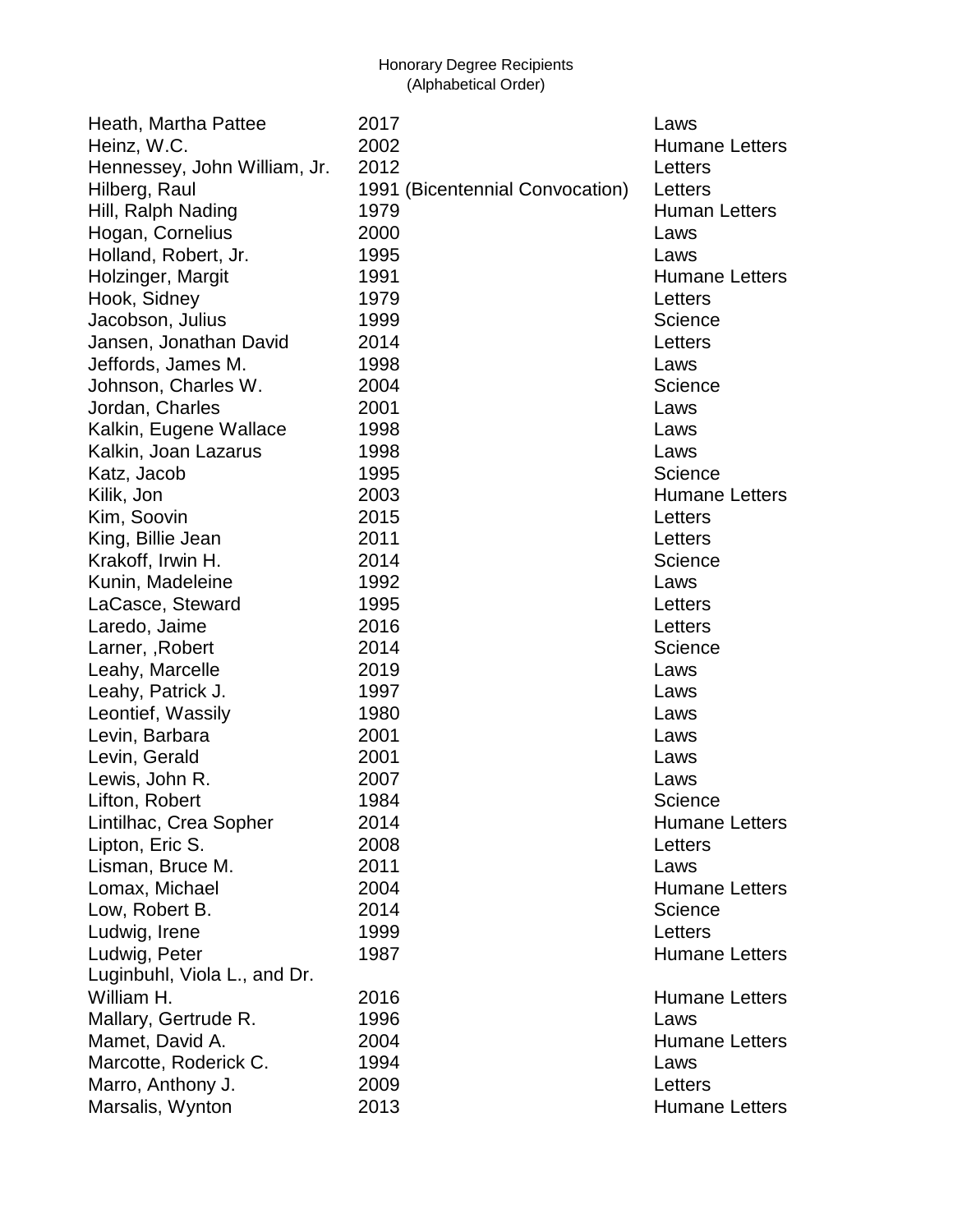| 1990                                    | Laws                          |
|-----------------------------------------|-------------------------------|
| 1984                                    | Science                       |
| 1983                                    | Laws                          |
| 1983                                    | Laws                          |
| 1992                                    | Letters                       |
| 1994                                    | Laws                          |
| 2002                                    | Letters                       |
| 2000                                    | Science                       |
| 2013                                    | <b>Humane Letters</b>         |
| 2018                                    | Laws                          |
| 2015                                    | <b>Humane Letters</b>         |
| 2015                                    | <b>Humane Letters</b>         |
| 2007                                    | Laws                          |
| 2011                                    | Laws                          |
| 1985                                    | <b>Humane Letters</b>         |
| 1991                                    | Letters                       |
| 1986                                    | Science                       |
| 2009                                    | Laws                          |
|                                         | <b>Humane Letters</b>         |
| 2017                                    | Science                       |
| 2017                                    | Letters                       |
| 1979                                    | Letters                       |
| 1979                                    | Science                       |
|                                         |                               |
|                                         | <b>Humane Letters</b>         |
| 2006                                    | Laws                          |
| 1991 (Bicentennial Convocation)<br>1980 | Science                       |
| 1996                                    | Laws                          |
| 1983                                    | Science                       |
| 2004                                    | <b>Humane Letters</b>         |
| 1987                                    | <b>Humane Letters</b>         |
| 2011                                    |                               |
| 2010                                    | <b>Humane Letters</b><br>Laws |
|                                         |                               |
| 1988<br>2009                            | Laws<br>Laws                  |
| 1991                                    | Laws                          |
| 1979                                    | Laws                          |
| 1981                                    | Science                       |
| 2014                                    |                               |
| 2003                                    | Laws<br>Laws                  |
|                                         |                               |
| 2015                                    | Letters                       |
| 2006<br>1981                            | Laws<br><b>Humane Letters</b> |
| 2012                                    | Laws                          |
| 1983                                    |                               |
| 1989                                    | Laws<br>Laws                  |
|                                         | 1989                          |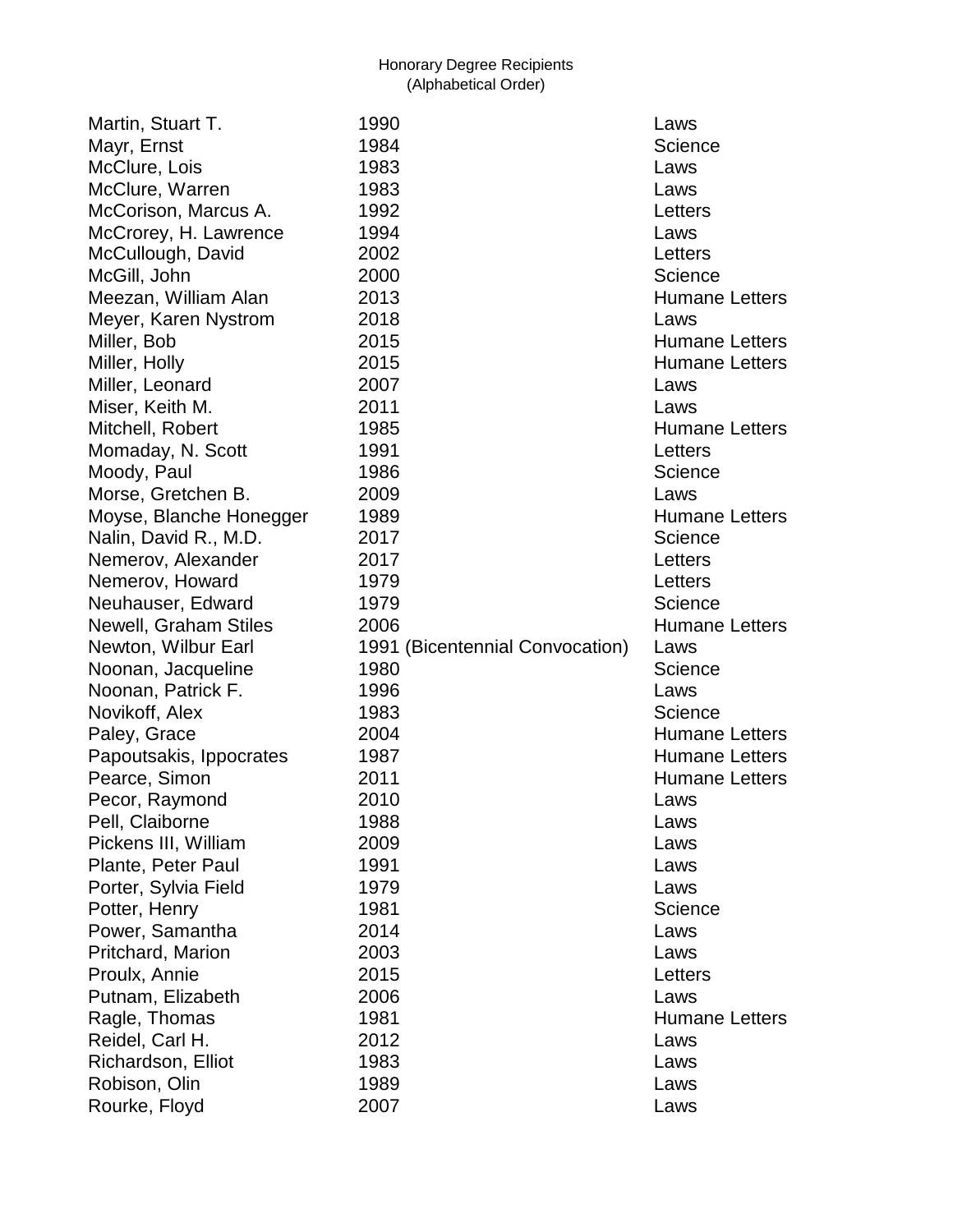| Rubenstein, Stephen B.         | 2004                            | Laws          |
|--------------------------------|---------------------------------|---------------|
| Rudman, Warren B.              | 1993                            | Laws          |
| Ruprecht, William F.           | 2016                            | <b>Humane</b> |
| Ruschp, Sepp                   | 1981                            | Laws          |
| Ryan, Sister Janice E.         | 2008                            | Laws          |
| Sadat, Jehat                   | 1983                            | Laws          |
| Salmon, Thomas                 | 1981                            | Laws          |
| Sample, Sally                  | 2000                            | Science       |
| Saucier, Lafayette             | 1984                            | Laws          |
| Severance, Gladys & Malcolm    | 2008                            | Laws          |
| Sheehy, Gail                   | 2016                            | Letters       |
| Shekerjian, Denise             | 2012                            | Letters       |
| Shinseki, Eric                 | 2010                            | Laws          |
| <b>Shriver, Eunice Kennedy</b> | 1986                            | Laws          |
| Simmons, Ruth                  | 2005                            | <b>Humane</b> |
| Sims, Dorothea Foote           | 1990                            | Science       |
| Sims, Ethan Allen Hitchcock    | 1990                            | Science       |
| Slayton, Thomas K.             | 2007                            | <b>Humane</b> |
| Snelling, Barbara              | 2006                            | Laws          |
| Snelling, Richard              | 1988                            | Laws          |
| Stanley, Jennifer              | 2002                            | Laws          |
| Stewart, Donald                | 1989                            | Laws          |
| Strossen, Nadine               | 1992                            | Laws          |
| Sullivan, Thomas J.            | 2011                            | Science       |
| Swainbank, Louise              | 1982                            | Laws          |
| Swanson, Anne Pesiri           | 2012                            | Laws          |
| Swenson, Victor                | 2002                            | Humane        |
| Tampas, John P.                | 2013                            | Science       |
| Tarrant, Richard E.            | 2014                            | Humane        |
| Thorpe, Marion Brown           | 2011                            | <b>Humane</b> |
| Tillotson, Byron               | 1981                            | Science       |
| Tomasi, Theresa L.             | 2012                            | Laws          |
| Totenberg, Nina                | 2015                            | <b>Humane</b> |
| Trudeau, Garry                 | 1981                            | Humane        |
| Tudor, Tasha                   | 1981                            | Humane        |
| Tutu, Desmond (March)          | 2005                            | Laws          |
| Urie, Esther                   | 1980                            | Laws          |
| Viets, Richard                 | 1985                            | Laws          |
| Vogelmann, Hubert              | 2006                            | Science       |
| VonTrapp, Maria                | 1984                            | Humane        |
| Wainer, Louis J.               | 1991 (Bicentennial Convocation) | Science       |
| Walker, Darren                 | 2019                            | Humane        |
| Walsh, Frank E., Jr.           | 1997                            | Laws          |
| Walsh, Mary D.                 | 1997                            | Laws          |
| Warner, Eva                    | 1991 (Bicentennial Convocation) | Laws          |
| Watson, Thomas                 | 1984                            | Laws          |

Humane Letters Humane Letters Humane Letters Humane Letters Humane Letters Humane Letters Humane Letters Humane Letters Humane Letters Humane Letters Itennial Convocation) Science Humane Letters Itennial Convocation) Laws